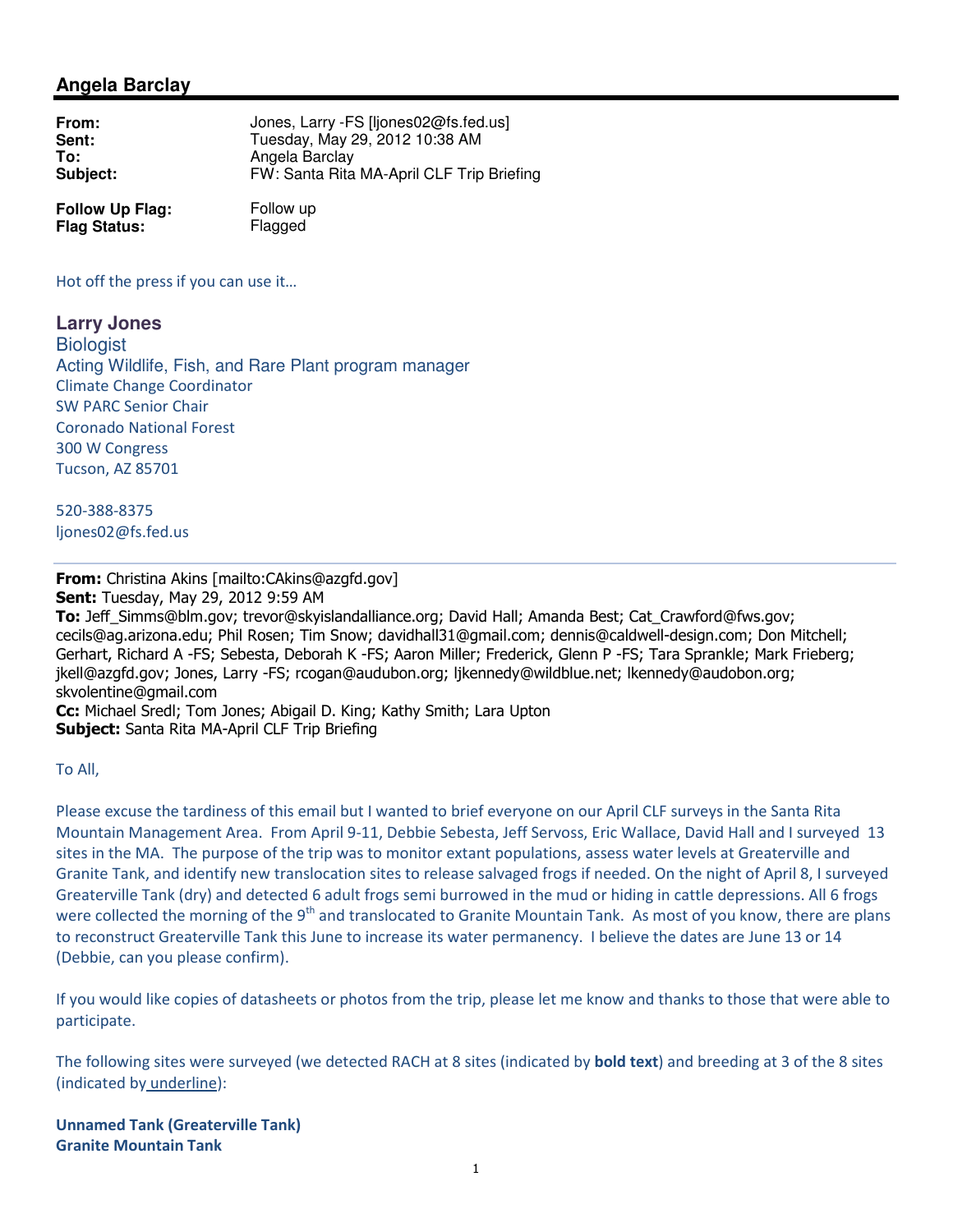### West Tank

Box Canyon Florida Canyon Gardner Canyon Unnamed Tank (Bowmen Tank) Louisiana Gulch Unnamed Tank (South of Enzenberg Canyon) Sweetwater Dam Unnamed Tank (Lazy Crazy P) Unnamed Tank (Hog Canyon) (Unnamed Well) Ophir Gulch Well)

Please let me know if you have any questions. Thanks.

### **Christina M. Akins**

Amphibians & Reptiles Program, Ranid Frogs Project Arizona Game and Fish Department, Nongame Branch 623-236-7189



**Your Wildlife is the Heritage Fund's Legacy** Making a Difference for Conservation

Sign up for AZGFD eNews and receive the latest news and information on wildlife issues and events, outdoor tips, education programs, regulations, and more. http://www.azgfd.gov/eservices/subscribe.shtml

Learn more about getting connected to the outdoors by visiting Get Outside Arizona.

#### From: Christina Akins

Sent: Thursday, February 17, 2011 2:40 PM

To: 'Jeff\_Simms@blm.gov'; 'trevor@skyislandalliance.org'; 'David Hall'; 'Amanda Best'; 'Cat\_Crawford@fws.gov'; 'cecils@ag.arizona.edu'; 'Phil Rosen'; Tim Snow; 'davidhall31@gmail.com'; 'dennis@caldwell-design.com'; Don Mitchell; 'rgerhart@fs.fed.us'; 'dsebesta@fs.fed.us'; Aaron Miller; 'gfrederick@fs.fed.us'; 'Tara Sprankle'; Mark Frieberg; 'jkell@azgfd.gov'; 'Lawrence L. C. Jones (ljones02@fs.fed.us)'; 'rcogan@audubon.org'; 'ljkennedy@wildblue.net'; 'lkennedy@audobon.org'; 'Sandy Volentine (skvolentine@gmail.com)' Cc: Michael Sredl; Tom Jones; Abigail D. King **Subject:** Chiricahua Leopard Frog meeting - Recovery Unit 2

Hey Everybody!

It is time to start scheduling this year's Local Recovery Group meeting for Chiricahua leopard frog recovery in recovery Unit 2. Please follow the link to this doodle survey by Friday February 25<sup>th</sup> if you would like to participate in this meeting. Please forward to anyone I may have missed. Thanks! Look forward to seeing everyone! **Participation link:** http://www.doodle.com/wnbmrd7g55yyeqhe

For Wildlife Managers – Most of Recovery Unit 2 falls within 34 A/B and 35 A/B. Because 34 A/B is vacant, I have included WM's in surrounding units that might be working in these areas in addition to another unit. I have attached a map that displays the boundaries of Recovery Unit 2 (highlighted in teal) for those of you that are unfamiliar.